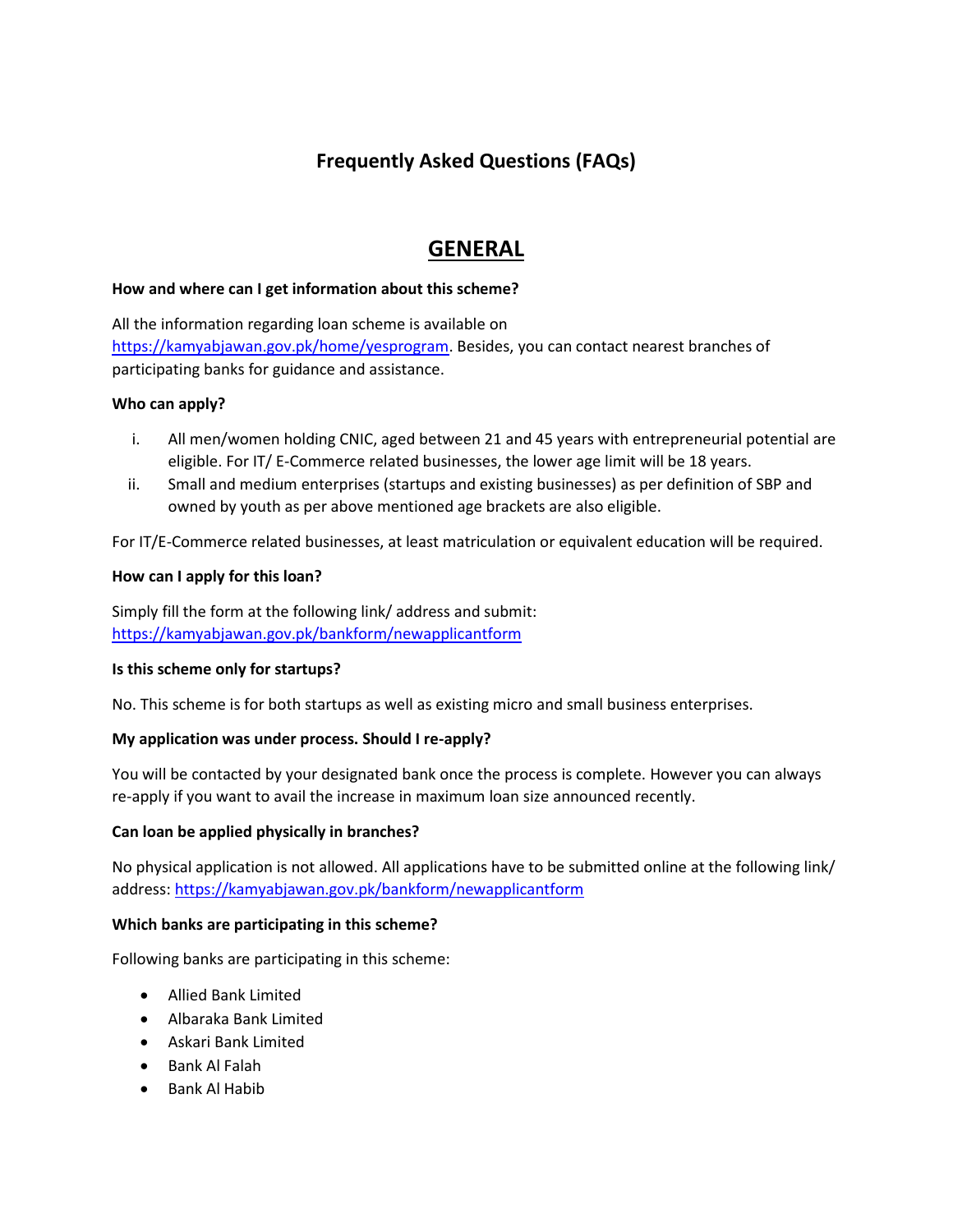- BankIslami Pakistan Limited
- Bank of Khyber
- Bank of Punjab
- Dubai Islamic Bank Limited
- Faysal Bank Limited
- First Woman Bank Limited
- Habib Bank Limited
- Habib Metropolitan Bank Limited
- JS Bank Limited
- MCB Bank Limited
- Meezan Bank Limited
- MCB Islamic Bank Limited
- National Bank of Pakistan
- Sindh Bank Limited
- Soneri Bank Limited
- United Bank Limited

## **What is the maximum and minimum age requirement for applicants?**

The minimum age for the applicant under this scheme is 21 years at the time of application submission. However, it is relaxable to 18 years in case of applicants applying for IT or Computer related businesses. The maximum age limit is 45 years at the time of application submission

## **What if a person's age is within maximum age limit at the time of application submission but exceeds this limit by the time loan is approved and/or disbursed?**

Applicant is required to be 45 years or less in age at the time of application submission. If a person was 45 years of age at the time of application submission and his age exceeded 45 years before the loan was approved and/ or disbursed, this will not affect the eligibility of applicant.

## **Does maximum age limit apply on all the business partners?**

At least one business partner's/director's age should comply with the age limit defined under this scheme (21-45 years).

## **What is the minimum educational requirement for an applicant?**

There is no general requirement of minimum educational qualification, though it will be a favorable consideration for decision making by banks. However, in case of businesses which compulsorily require certain qualification, certifications, diplomas, authorizations or licenses, the same must be held by the applicant.

## **Does any gender have any priority?**

There is no gender discrimination in this scheme and applicants of all genders are offered equal opportunities. However, considering the ground realities and to protect the fair gender, a minimum of 25% share on aggregate basis of all loans is kept for women.

## **Can employed persons also apply for this loan?**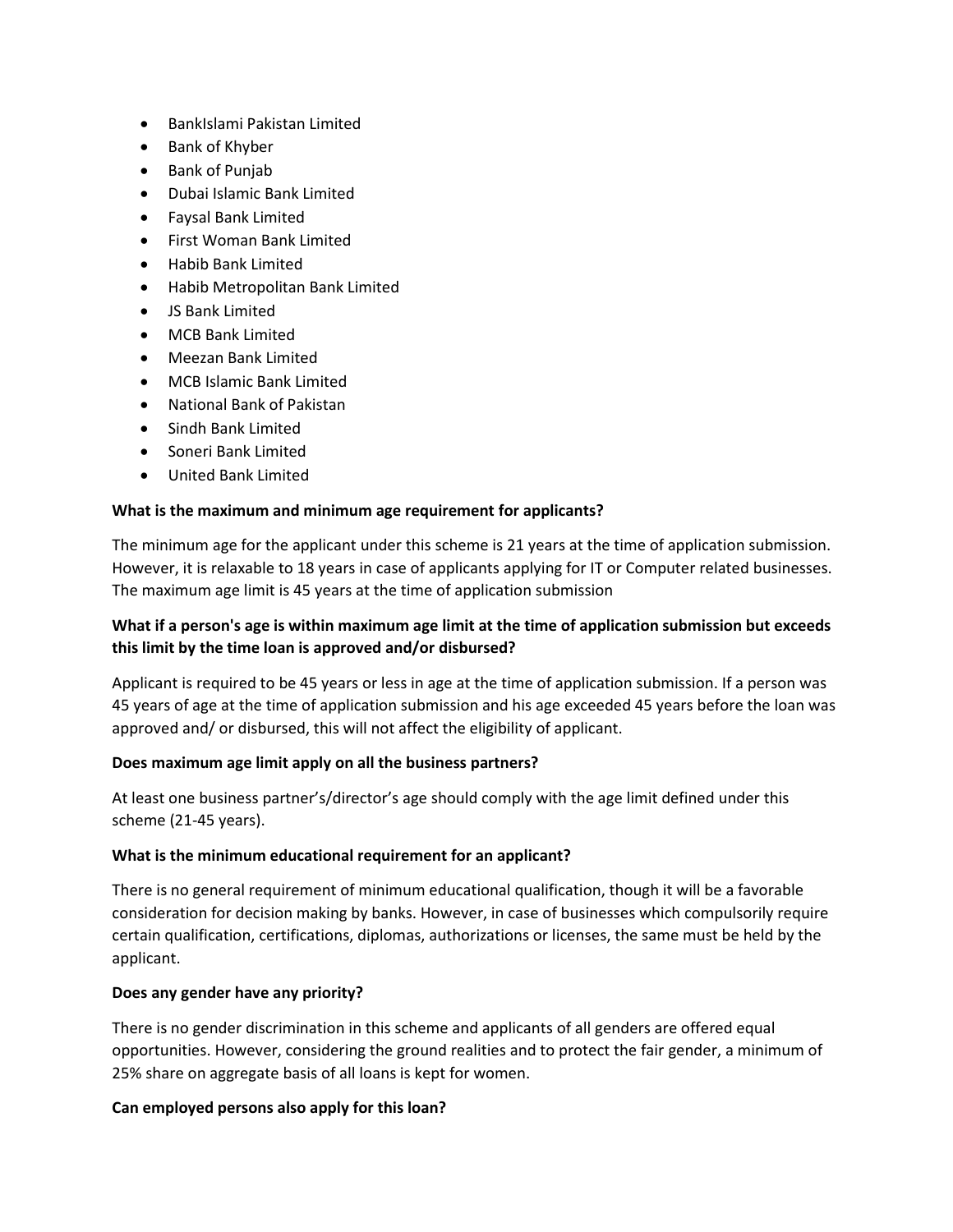Yes. Persons employed in private jobs can also apply.

### **Can an existing businessmen also benefit from this scheme?**

Yes. Existing micro and small enterprises can also benefit from this scheme.

## **Can more than one person of the same family apply for this loan individually and independently?**

Yes. However, one family member cannot apply in another's name.

#### **Can two or more person jointly apply?**

Yes. But they will be jointly and severally (individually) liable for the loan.

#### **Can a non-resident Pakistani apply?**

No. This scheme is only for resident Pakistanis.

#### **How many loans can a person avail?**

A person cannot avail more than one loan. However, after the repayment of his/ her first loan and issuance of clearance certificate from his/her bank, he/she may apply for second loan.

#### **Can blood relatives of employees of participating banks apply?**

Blood relatives of employees of participating banks cannot apply for loans under this scheme from the banks where their blood relatives are employed. This is a necessary measure to avoid conflict of interest. However, these blood relatives may apply for loans under this scheme from banks other than those where their blood relatives are employed.

#### **Can government employees apply?**

No. Government employees are strictly barred from applying under this scheme.

# **APPLICATION SUBMISSION**

#### **Can anybody help me in submitting the loan application form?**

You can contact nearest branches of participating banks for guidance and assistance. Moreover you can visit Citizens' Portal app for related queries.

## **Is there any processing fee to be paid for application?**

You only have to pay Rs. 100/= (Rupees One Hundred Only) as a processing fee inclusive of NADRA online CNIC verification fee.

#### **Is this processing fee refundable?**

No, processing fee is non-refundable.

## **When and how can I withdraw my application?**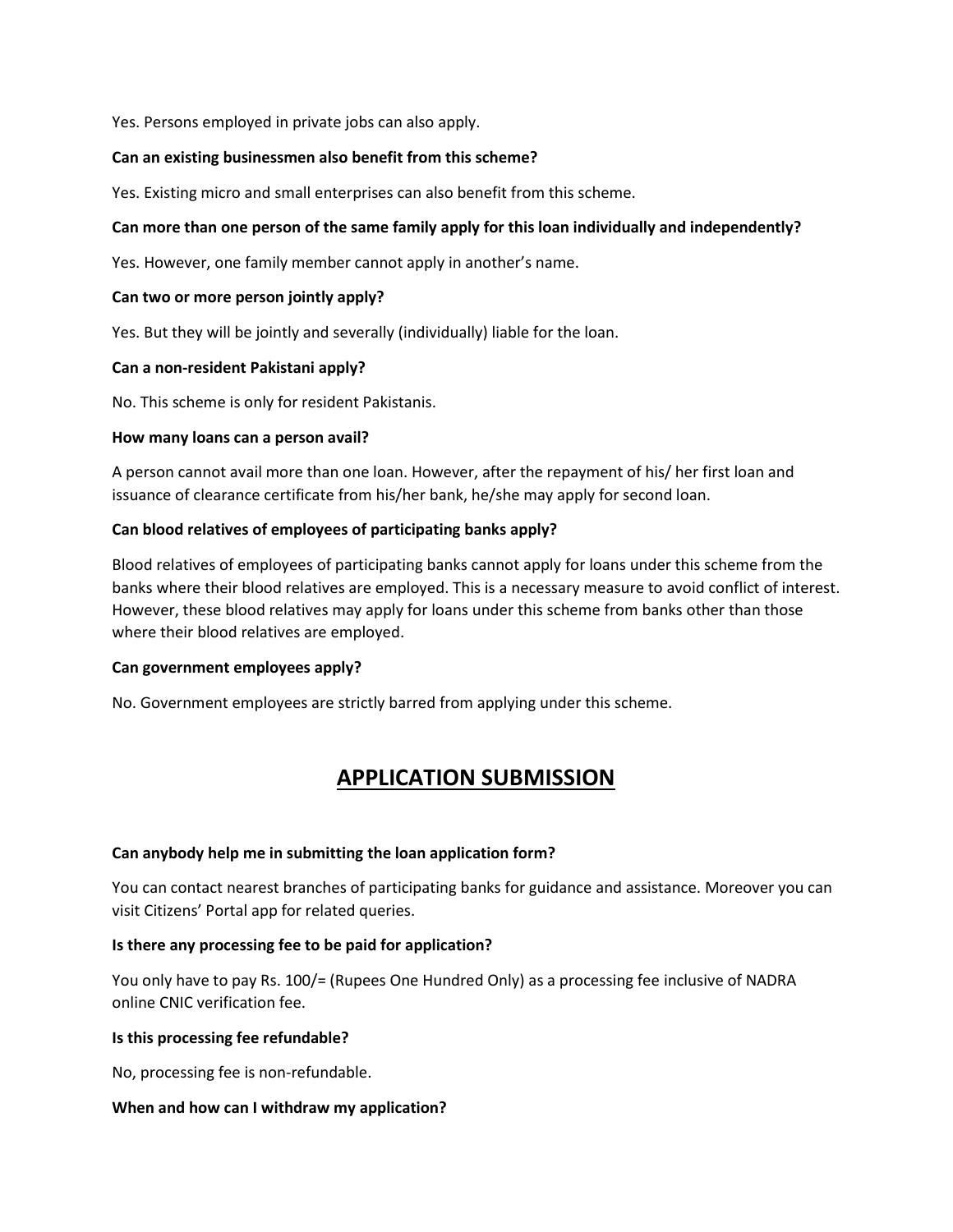You can withdraw your application any time before your application is approved or rejected. In case your application is approved, you can withdraw your application by rejecting the offer. In case your application is rejected, you cannot withdraw your application and the status of your application will remain as 'rejected'.

## **How do I would know that my application has been accepted for processing?**

Upon submission of your application on the portal and verification of credentials by NADRA, an SMS message will be delivered to your provided cell number with confirmation of application submission and details of your selected bank and assigned branch.

## **What if I wrongly filled a form and needed a reprint/ another form?**

There is no physical form. Application forms can only be filled and submitted online at this address: [https://kamyabjawan.gov.pk/bankform/newapplicantform.](https://kamyabjawan.gov.pk/bankform/newapplicantform) To help you check and correct or make changes, you can fill out the form at portal and save before submission for proof reading and corrections. But no corrections can be made after an application is submitted. Therefore, all applicants are advised to fill out the form correctly and with utmost care. Save the filled out form before submission, proof read all the fields for accuracy and then submit it.

## **Are there any business consultants appointed to facilitate applicants in submission of loan applications?**

There are no consultants appointed for this purpose. However the instructional video and manuals in both English and Urdu languages are available on the portal to help you fill the form conveniently. Moreover you can visit Citizens' Portal app if you any have further queries.

## **Can any business consultant guarantee the success of loan application?**

All applicants are strongly advised to refrain from using any unethical means to influence the decision making process. This scheme is totally based on merit. No person or entity can guarantee the success or otherwise of any application submitted in this scheme. All applications complying with the terms and conditions of the scheme will be treated strictly on merit and as per the credit policies of the participating banks, SBP regulations and relevant laws and rules. Any effort to influence the decision making process will render that applicant permanently ineligible.

## **Are there any fast track, special or high success branches and/ or areas nominated for this scheme?**

There is no fast track, special or high success branches or areas. There is a standard procedure and timeline for processing of applications for all participating banks.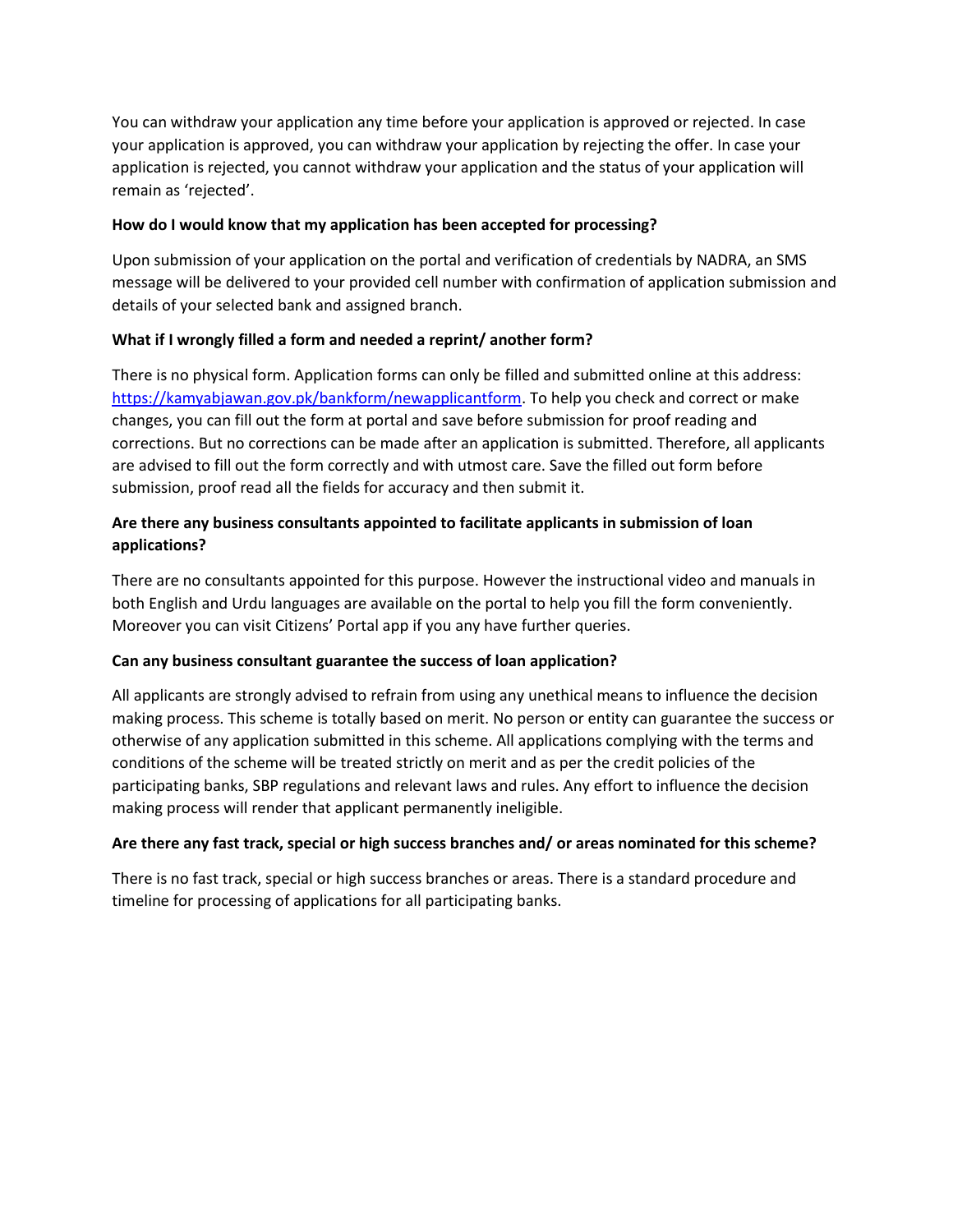# **ELIGIBLE BUSINESSES**

### **What type of businesses are eligible under the scheme?**

All businesses which are ethical and permitted under the law are eligible for this scheme.

### **Is there a positive businesses list?**

There is no positive or negative list of businesses as such. However, applicants are advised to select businesses which are ethical, legal, and commercially viable in their respective areas and for which they possess required minimum knowledge, experience, training and support.

#### **Is there a negative businesses list?**

There is no positive or negative list of businesses as such. However, applicants are advised to select businesses which are ethical, legal, commercially viable, and suitable for applicants' respective areas and for which applicants possess required minimum knowledge, experience, training and support.

## **How do I choose a business that suits me?**

Applicants are advised to select businesses which are ethical, legal, commercially viable, and suitable for applicants' respective areas and for which applicants possess required minimum knowledge, experience, training and support.

## **Can I submit my own business feasibility report?**

Yes.

## **What factors I must consider before selecting a business?**

An applicant must select business very carefully and for this purpose consideration of following factors is extremely important:

- Regional suitability and appropriateness of business
- Applicant's own motivation and aptitude
- Applicant's skillset, experience, education and training
- Demand for product/ services of business and existing supply (Competition)
- Business set up cost and gestation time
- Minimum Fixed overheads and break-even point
- Revenues and margins
- Relevant Foreseeable Risks and available mitigates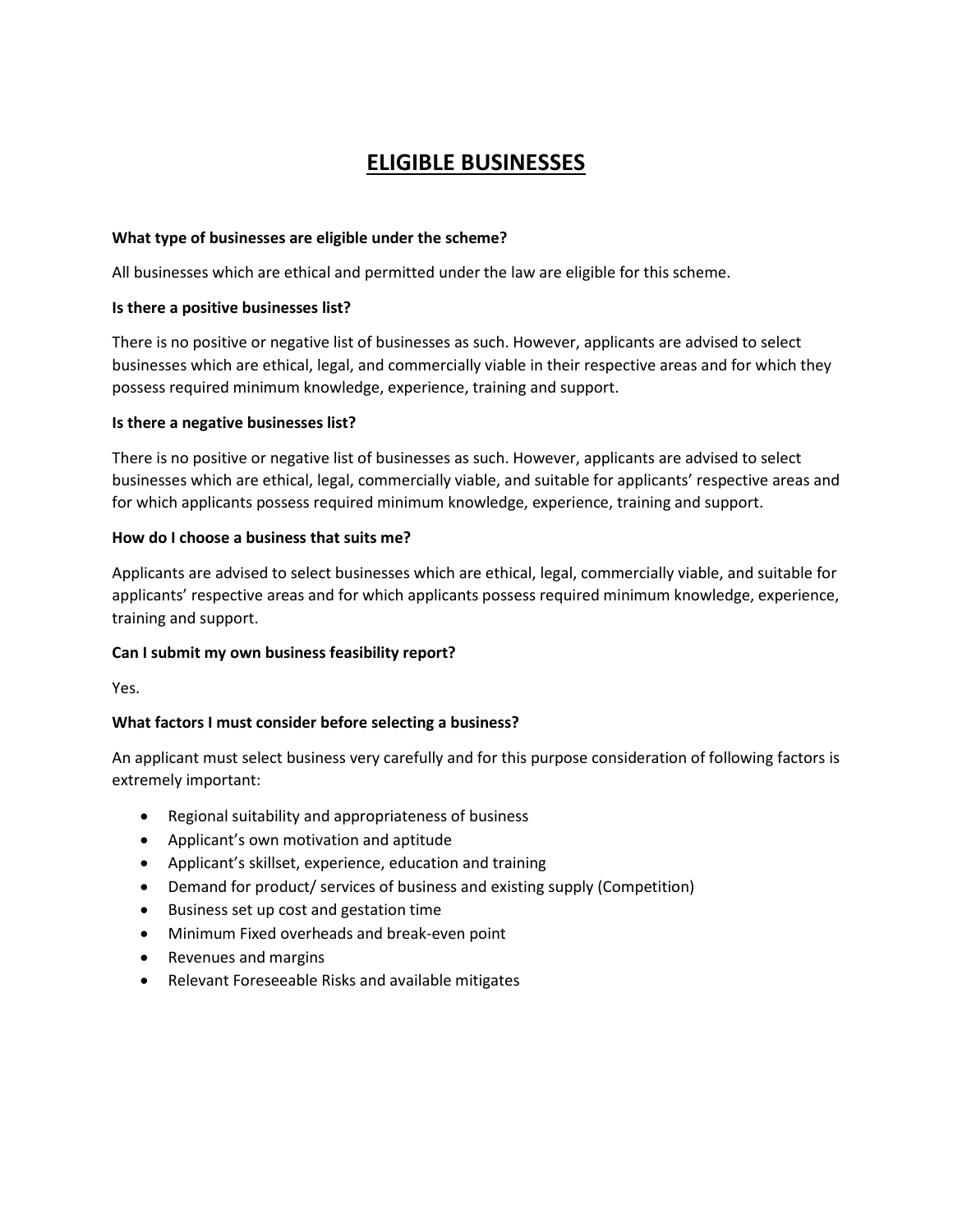# **SECURITY & COLLATERAL**

### **Can I provide a third party collateral to secure my loan?**

Yes, third party collateral is eligible under this scheme subject to acceptance of participating banks.

#### **Can an applicant change the collateral offered?**

Applicant cannot change the collateral offered after a loan is disbursed unilaterally and without the consent of the bank.

#### **What are the legal charges and who bears them?**

Legal charges would depend on collateral type and may vary from bank to bank. Customers would pay these charges on cost basis.

#### **What are the collateral valuation charges and who bears them?**

Valuation charges would depend on collateral type and may vary from bank to bank. Customers would pay these charges on cost basis.

# **PRICING, EQUITY AND REPYAMENT TERMS**

#### **What is the markup rate for this scheme?**

Loans provided under Prime Minister's Kamyab Jawan Program are now segregated into 3 tiers.

- Tier 1: The range is 100,000 upto 1 million PKR with 3% markup
- Tier 2: The range is above 1 Million upto 10 Million PKR with 4% markup
- Tier 3: The range is above 10 Million upto 25 Million PKR with 5% markup

#### **How would the loan be repaid?**

Loan can be repaid in equal monthly, quarterly, bi-annually or annually installments. However, the exact repayment terms would depend upon the specific business types and banks' decision. The applicant is encouraged to negotiate these terms at the time of finalization of loan with the bank.

#### **Is there any grace period?**

Scheme allows a maximum of 1-year grace period. However, the exact grace period would depend upon the specific business types and banks' decision. The applicant is encouraged to negotiate these terms at the time of finalization of loan with the bank.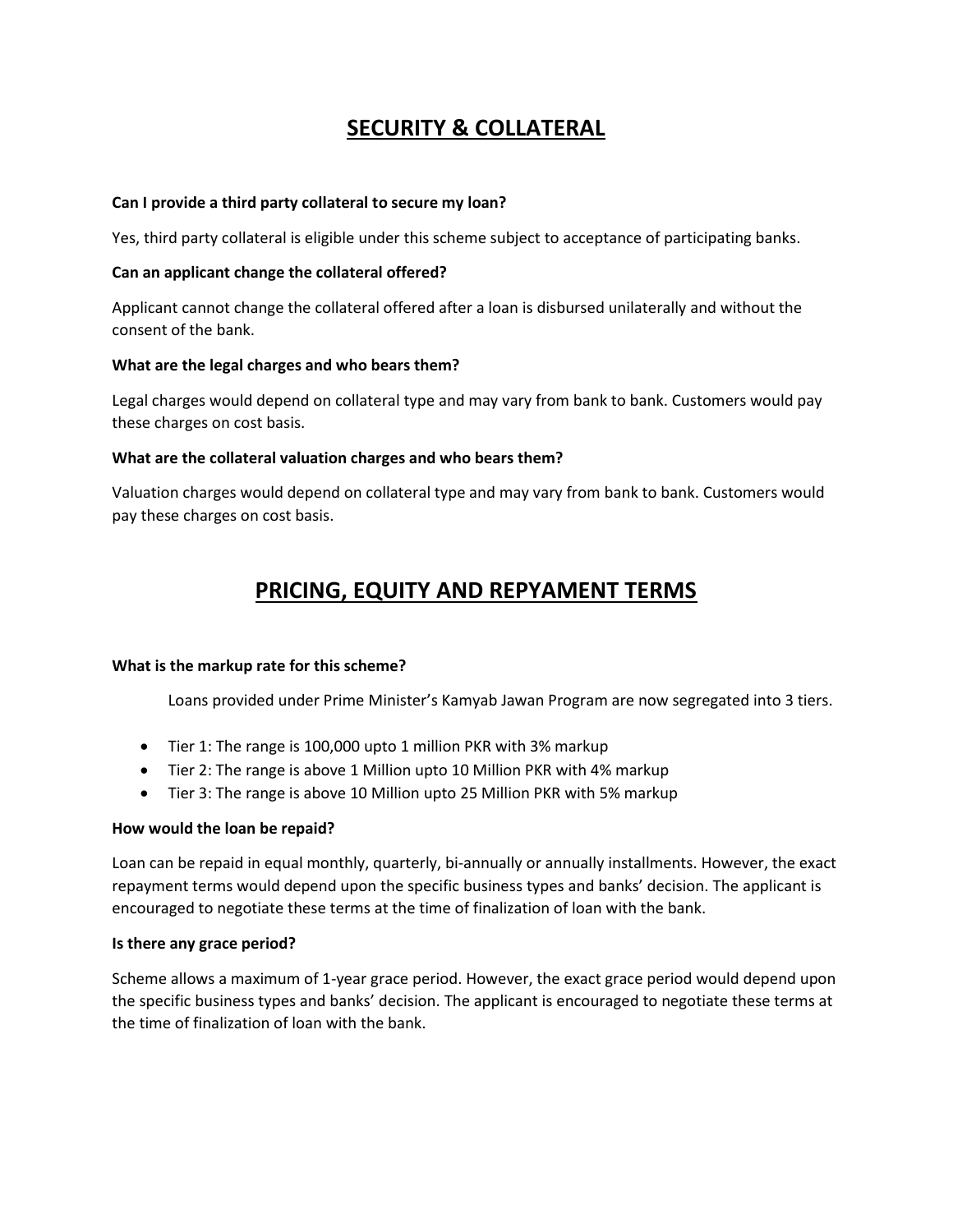## **Would I be required to make any payments during grace period?**

Scheme allows a maximum of 1-year grace period. However, the exact grace period would depend upon the specific business types and banks' decision. During grace period, applicants may be required to make Zero payments with accrued grace period markup capitalized and repaid over the tenor, or Payment of markup only.

## **Can I make early repayments (balloon payments) in addition to my contractual re-payments?**

Yes. Applicants can make early repayments during the loan tenor which would reduce the principal portion of their liability. There is no limit on the number of balloon payments. A borrower can make balloon payments only if the loan is regular, that is there are no overdue installments. An applicant making balloon payment has the option to reduce the loan repayment period, or have the installment reduced or opt for a combination of both of these options. Subject to terms negotiated with bank.

## **How many balloon payments are allowed?**

There is no limit on the number of balloon payments. Subject to terms negotiated with bank.

## **Are there any conditions for balloon payments?**

A borrower can make balloon payments only if the loan is regular, that is there are no overdue installments. Subject to term negotiated with the bank.

## **Are there any options in case of balloon payments?**

An applicant making balloon payment has the option to reduce the loan repayment period, or have the installment reduced or opt for a combination of both of these options.

## **Can I repay the loan in full before the contracted maturity period?**

An applicant can repay the loan in full any time before the loan maturity date. There are no penal charges for such early repayment. Subject to terms negotiated with the bank.

## **Is there any penalty for early repayments?**

An applicant can repay the loan in full any time before the loan maturity date. There are no penal charges for such early repayment. Subject to terms negotiated with the bank.

# **LOAN SANCTIONING & DISBURSEMENT**

## **What is the loan sanctioning process?**

Loan sanctioning process, generally, consists of following stages:

- 1) NADRA Verification of Credentials
- 2) Telephonic verification by bank of applicant
- 3) Verification of applicants credit history through SBP
- 4) Physical verification of applicant. For new business applicant the proposed site of business along with residence will be verified and for existing business, there business location will be verified.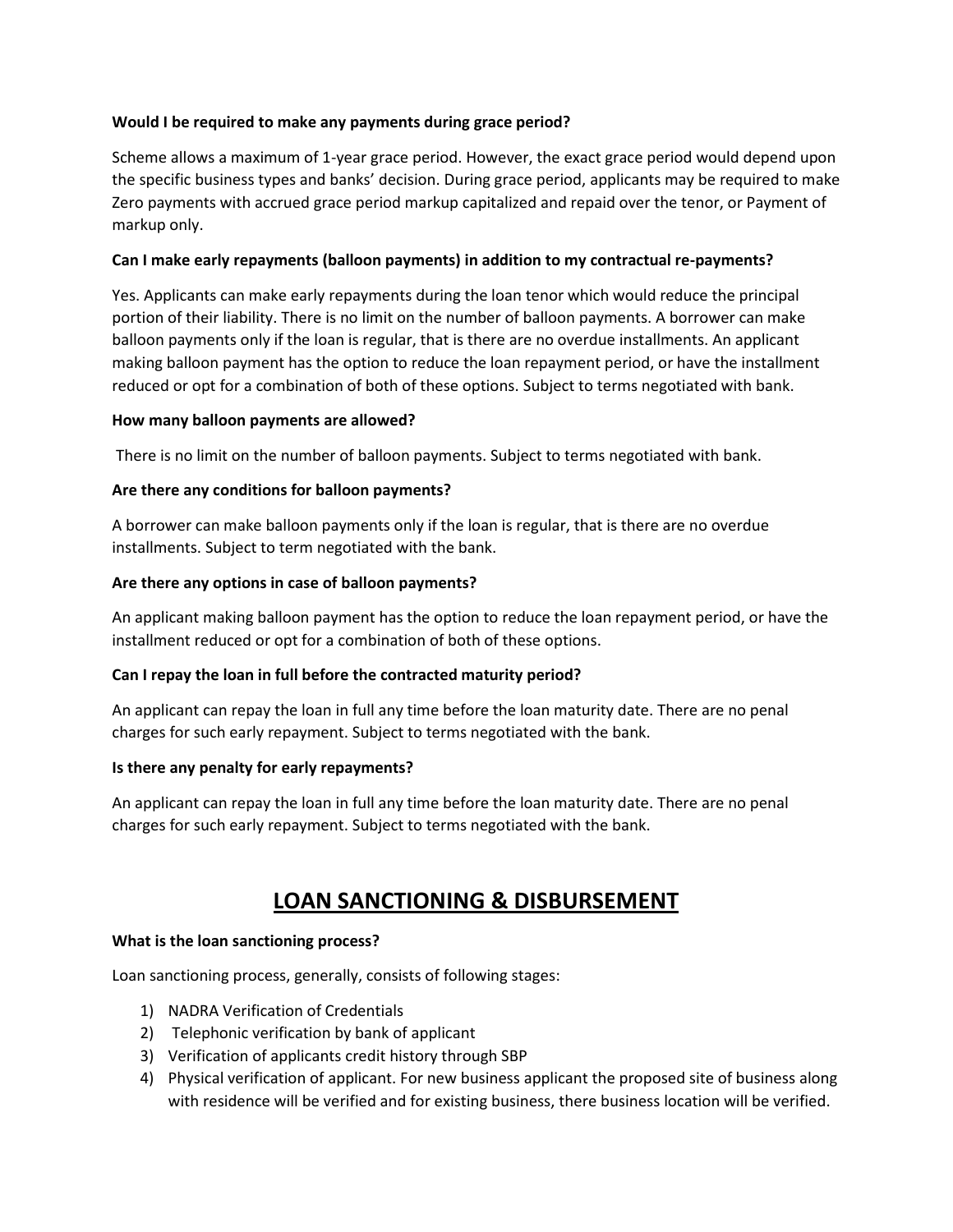- 5) Analysis of business feasibility provided by applicant
- 6) Credit decision by bank based on risk analysis
- 7) If approved, then applicant must provide timely security/collateral as well as required equity contribution.

The above processes are given as a general guideline only, the exact process may vary from bank to bank according to their own internal processes. Applicant must prepare themselves accordingly for a vigorous verification procedure.

## **How much time is taken in deciding on loan application?**

The processing time of an application depends on the volume of applications received by each bank. This is a 5 year program and processing will be done accordingly. New applicants will be processed on first come first served basis. To reduce the time of process, applicants are requested to have themselves prepared for a rigorous verification procedure.

#### **Is there any way I can find out the status of my loan application during the loan processing stage?**

Yes. You can check the status of your application on the Kmayab Jawan portal [https://kamyabjawan.gov.pk/home/yesprogram.](https://kamyabjawan.gov.pk/home/yesprogram)

#### **How would I know if my loan application has been approved or rejected?**

You can check the status of your application on the Kmayab Jawan portal [https://kamyabjawan.gov.pk/home/yesprogram.](https://kamyabjawan.gov.pk/home/yesprogram) Besides, whenever an application is approved or rejected, the bank will send an SMS to the applicant's provided cell number apprising him/her of the decision on his/her application.

#### **Where can I complain about unnecessary delays in the processing of my loan application?**

Visit Citizens' Portal App if you have any complaint or query.

#### **What is the process after a loan is approved?**

After a loan is sanctioned and customer is notified through SMS and applicant has accepted the offer, following steps are required to be taken:

- Applicant has to open an account with the bank
- Deposit required equity
- Provide collateral, if required
- Execute legal forms

#### **If a loan application is approved, is it guaranteed that loan will be disbursed to the applicant?**

Applicant has to fulfill all pre-disbursement formalities as mentioned in the Offer Letter. Loan shall not be disbursed until all formalities as required in the offer letter are completed.

#### **Is it possible that a loan approved by bank is less than the amount applicant had applied for?**

Yes. The sanctioned amount is calculated after an extensive credit decision making process and may be less than the amount applied for by the applicant.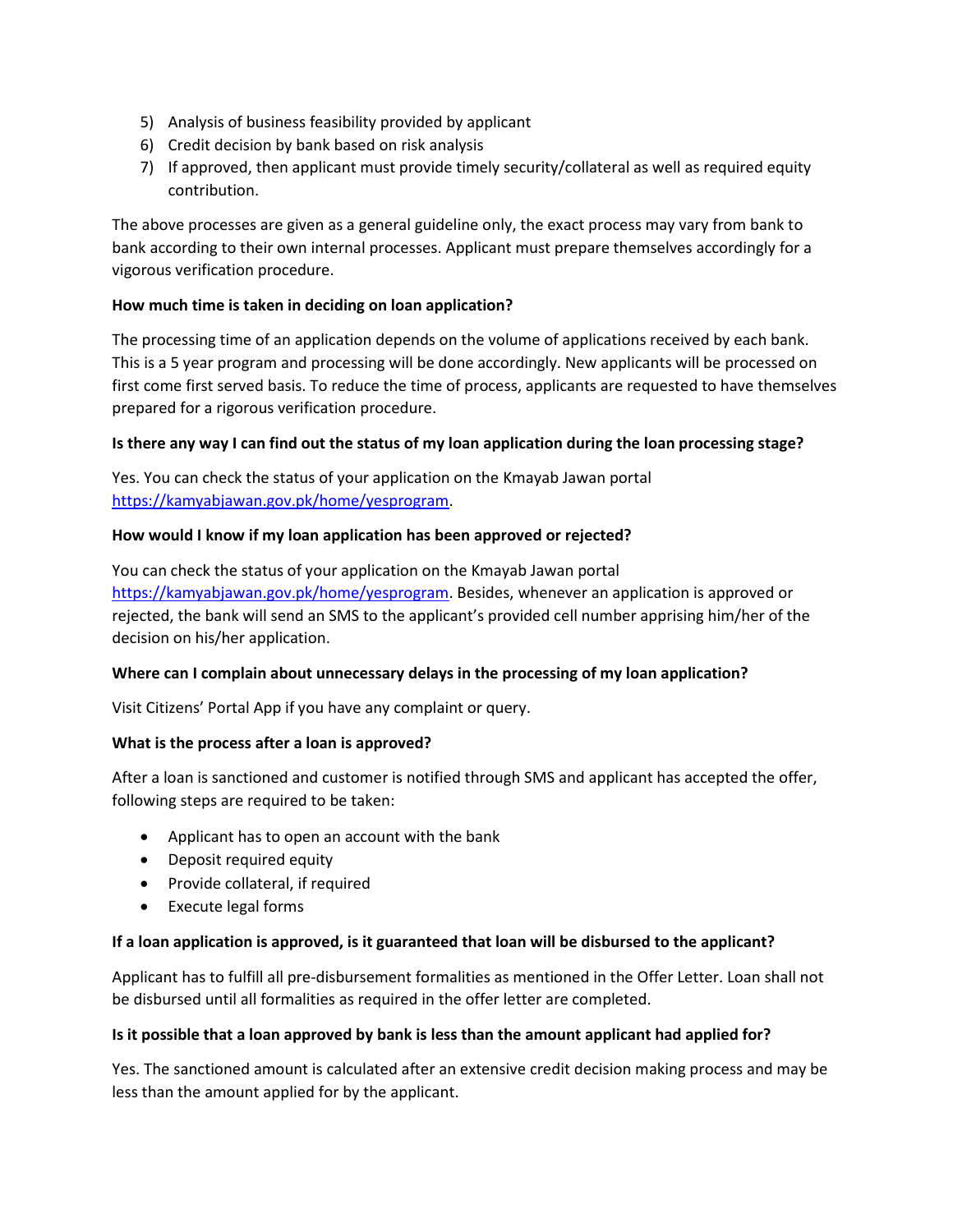# **APPLICATION FILLING**

#### **QUALIFICATION DETAIL**

#### **I am skilled but I do not have any certification, what type of other proofs are acceptable?**

You may upload experience certificate or recommendation letter. Please note that uploading proof is not compulsory.

#### **Do I need to upload all my educational degrees/certifications?**

No, only upload the most recent educational certificate/degree. However more than one degree can be combined into one file and then uploaded.

#### **I have more than one technical skills certificate, what should I upload?**

Upload the most relevant certification. In case all your certifications are relevant then combine them in a single pdf file and upload.

#### **BUSINESS INFORMATION**

#### **My relevant industry category, business sector or subsector is not in the drop down menu.**

You can choose the option 'Other'. However banks prefer specific answers.

#### **Can I change my business name any time later?**

Yes it can be changed, however, any change will be required to be registered with the bank and documentation will have to be updated accordingly.

#### **Can an applicant change his selected business after application submission?**

No. Applicant cannot change the business he/she had selected after an application is submitted. However, applicant can withdraw his /her submitted application and apply afresh with the changed business.

#### **Am I eligible to apply if my business is not registered?**

Yes, you can apply. However priority will be given to the registered businesses.

## **I have an online business and do not have any physical address of my business. What should I mention?**

Mention your residential address.

#### **I have a cab/taxi business. What should I mention under business address?**

Mention your residential address.

## **My utility bill is not registered in my name. Do I still need to mention the consumer ID of my utility bill?**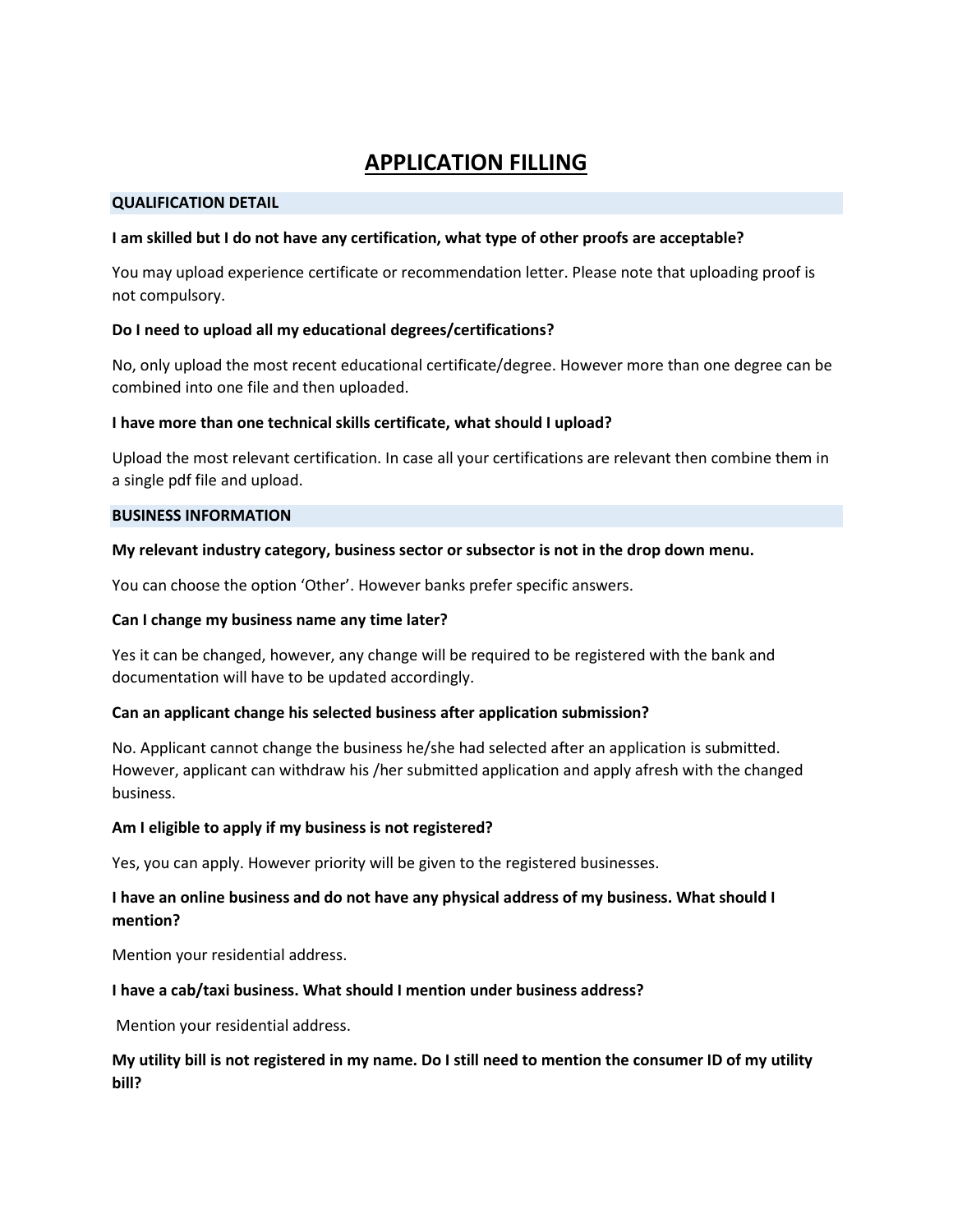Yes, it is compulsory to mention the consumer ID number of utility bill of your residence, and in case of an existing business, of the business location, even if it's not in your name.

## **Is it obligatory to have NTN before applying for the loan?**

It is not compulsory, however having an NTN will increase chances of success for the applicant.

## **What is entity type? Can you please elaborate the options mentioned in its drop down menu?**

Entity type means the basic ownership structure of your business.

- A **sole proprietorship** is a form of doing business where one person owns and runs a business under a specific business name. Any person interested in doing a business may start the same at any time by giving a particular name to its business. To start a business as a "sole proprietorship" no prior registration of it is required with any government department or authority.
- A **partnership firm** is a relationship between two or more persons who have agreed to share profits of a business according to their participation. The partners are collectively called a "firm" and the name under which they do business is called the "firm name". Any two or more persons (up to 20) can form a partnership to do any one or more businesses through an agreement in writing. It is not compulsory in law to register a partnership. However, a registered partnership has more advantages than an un-registered partnership.
- A **limited company** means a company having a limit on the liability of its members.
	- (a) a company limited by shares means a company; having the liability of its members limited by the memorandum to the extent of amount, if any, remaining unpaid on the shares respectively held by them;
	- (b) a company limited by guarantee means a company having the liability of its members limited by the memorandum to such amount as the members may respectively thereby undertake to contribute to the assets of the company in the event of its being wound up.

## **LOAN DETAILS**

## **Do all the banks have same selection criteria?**

Yes, all the banks have same selection criteria.

## **Can you apply for the loan through more than one banks?**

No

## **What is tier type?**

Loans provided under Prime Minister's Kamyab Jawan Program are now segregated into 3 tiers.

- Tier 1: The range is 100,000 to 1 million PKR with 3% markup
- Tier 2: The range is 1 Million to 10 Million PKR with 4% markup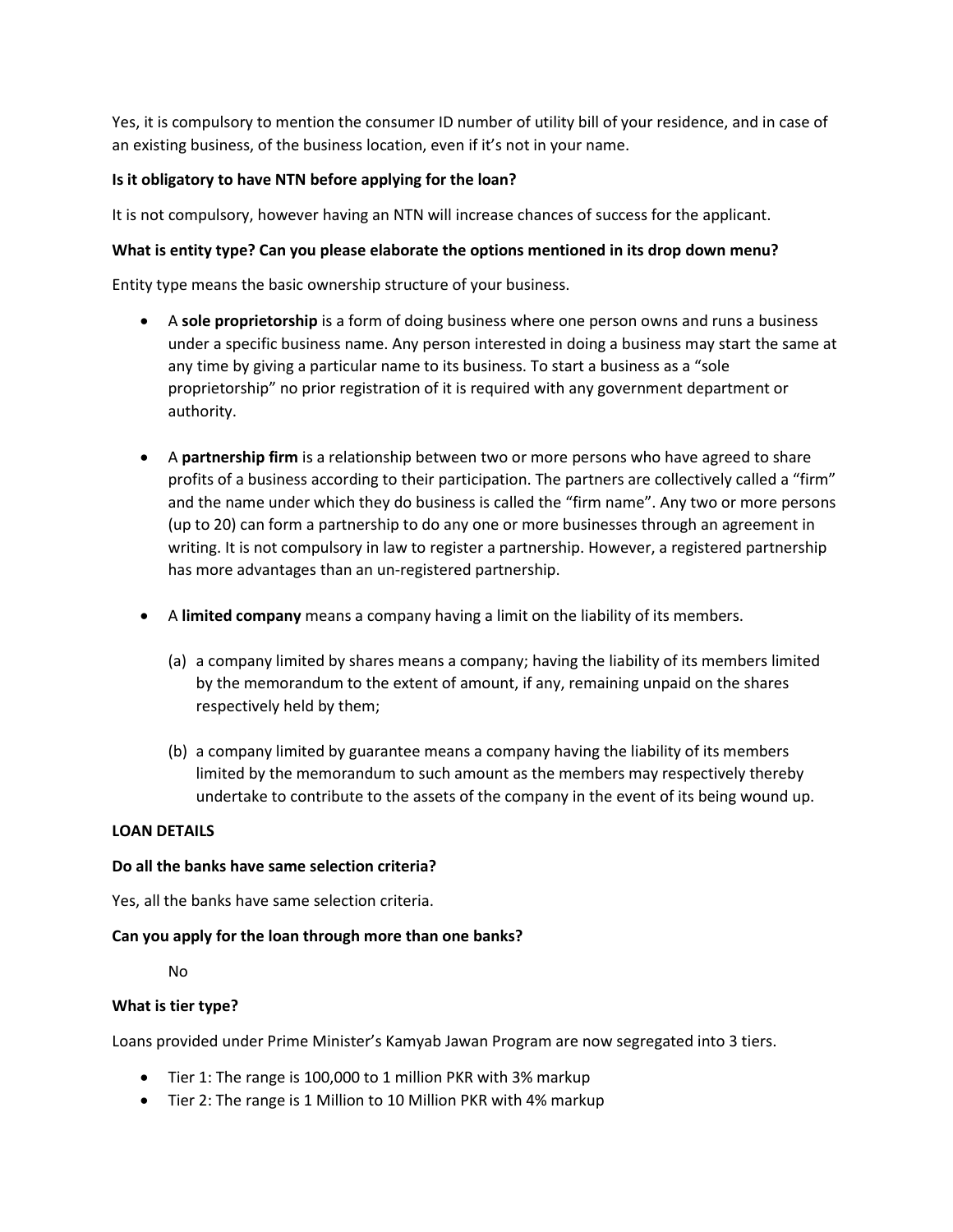Tier 3: The range is above 10 Million to 25 Million PKR with 5% markup

### **What is the maximum tenure of loan?**

The maximum tenure for repayment of loan is 8 years including a maximum of 1-year grace period. However, the exact loan duration and grace period for each loan depends on type of business and judgment and decision making of participating banks.

### **What should I write under equity contribution?**

The equity contribution is your own financial input in the business from the amount you already possess.

For example if the total estimated cost of your business is 4 lac. You have 2 lac from your own income/resources and you are applying for the 2 lac loan. So in that case your equity contribution in the business would be 50%.

#### **How much equity do I need to deposit/pay from my own sources?**

Please note that equity is only required for new businesses. For loans equal to Rs. 100,000 and upto Rs. 1 million (Tier-1), minimum equity required is 10% while for loans above Rs. 1 million upto Rs. 25 million (Tier-2 & Tier-3), minimum equity required is 20%. Existing businesses are not required any equity.

#### **Is this equity required to be in cash only?**

The Borrower's contribution of equity could be in the form of cash or immovable property and will be required after approval of loan.

## **SECURITY DETAILS**

## **Do I need to offer security for loan under all tier types?**

No, security is not required for tier 1.

#### **What type of assets can be provided as a security?**

You can offer vehicle, land, ornaments, public security or private security. Public security is investment in government bonds while private security is investment in any bond/company shares.

#### **What sort of documented proof required for the security offered?**

Land ownership documents, vehicle registration document, signed and stamped market value of the ornaments by bank's designated approved jeweler or scanned copy of public/private securities.

## **What should be the value of security offered/collateral?**

The acceptable value of the collateral would depend upon the type of collateral and the credit policies of participating banks. However, as a general rule, the Forced Sale Value of Collateral should amply cover the loan amount, markup on loan and possible foreclosure costs.

#### **BUSINESS PLAN**